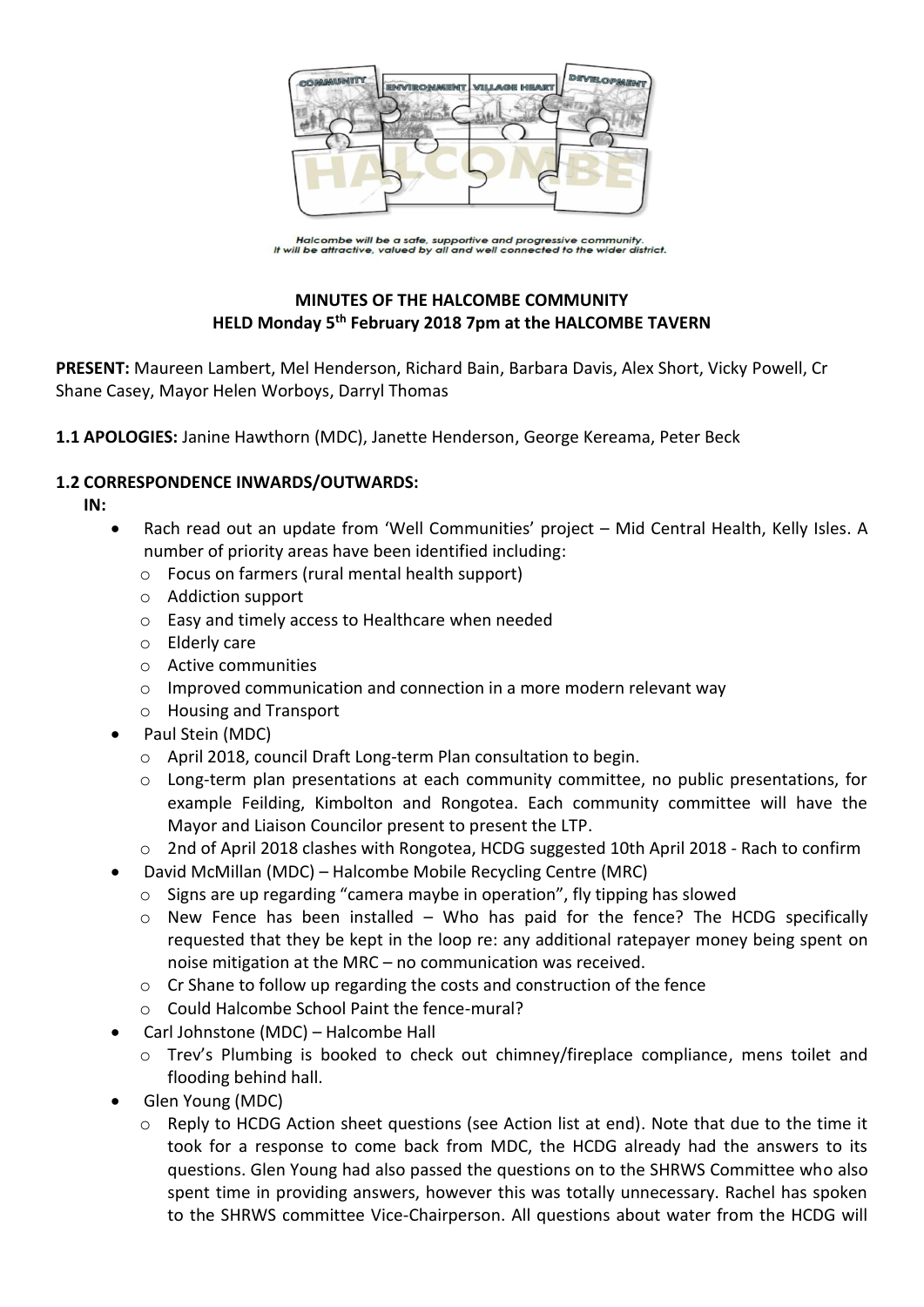now be directed through to the SHRWS Committee not MDC to allow for timely and accurate communication.

- Janine Hawthorn (MDC)
	- o Requesting HCDG budget split for \$2,700 by the 2nd March 2018
	- o \$12k for CDB and Cenotaph redevelopment still being held for HCDG.
- Allie Dunn (MDC)
	- o Review of council representation and calling for submissions-closes in March Rach Lane to send out with minutes. Members of the community are welcome to make a submission. The HCDG will not at this stage be making a formal submission.
- Cr Alison Short sent through further supporting information regarding Maori Wards Rach Lane to send out with minutes.

#### **OUT:**

- Lyn McCurdy Asking for clarity on Himatangi Beach Capital connections for water being "paid off" via rates after a "No" for this to be able to be done for Halcombe Waste Water CC fees was received via the Action Sheet
- HCDC phone request to MDC to clear the glass bottle bins at the MRC.
- Emailed Carl Johnstone regarding headstones that have been over grown understand that this has been cleared.

#### **1.2.1 MINUTES of Last Meeting 6 November 2017:** Approved

#### **2. Items for Approval/Information**

#### **2.1 FINANCIAL REPORTS:**

Mel presented the HCDG financials for Dec 2017 and Jan 2018

• The Hall and Sports Ground account is currently holding \$4000.00 on behalf of the Halcombe Community Trust (HCT) until the HCT has a bank account set up. Reimbursements of HCT costs to date were made transfer to the Halcombe Development Trust from the Halcombe hall and sports ground account

All accounts are now transferred to spreadsheet-based accounting. Spreadsheets now report back to July 2015. Rach to send to Janine.

| <b>DECEMBER SUMMARY:</b>                                       |          |             |
|----------------------------------------------------------------|----------|-------------|
| <b>Halcombe Community Development Group Account (Westpac):</b> |          |             |
| Opening Balance as at 1/12/17                                  |          | \$6,079.11  |
| <b>Deposits</b> = $$0.31$                                      |          |             |
| Expenses = $$341.25$                                           |          |             |
| Closing Balance as at 31/12/17                                 |          | \$5,738.17  |
| <b>Unpresented cheques = Nil</b>                               |          |             |
| <b>Hall/Sports Ground Account (ANZ)</b>                        |          |             |
| Opening Balance as at 01/12/17                                 |          | \$21,929.74 |
| Deposits $=$                                                   | \$140.00 |             |
| $Express =$                                                    | \$134.51 |             |
| Closing Balance as at 31/12/2017                               |          | S21.935.23  |

#### JANUARY SUMMARY:

**Halcombe Community Development Group Account (Westpac):**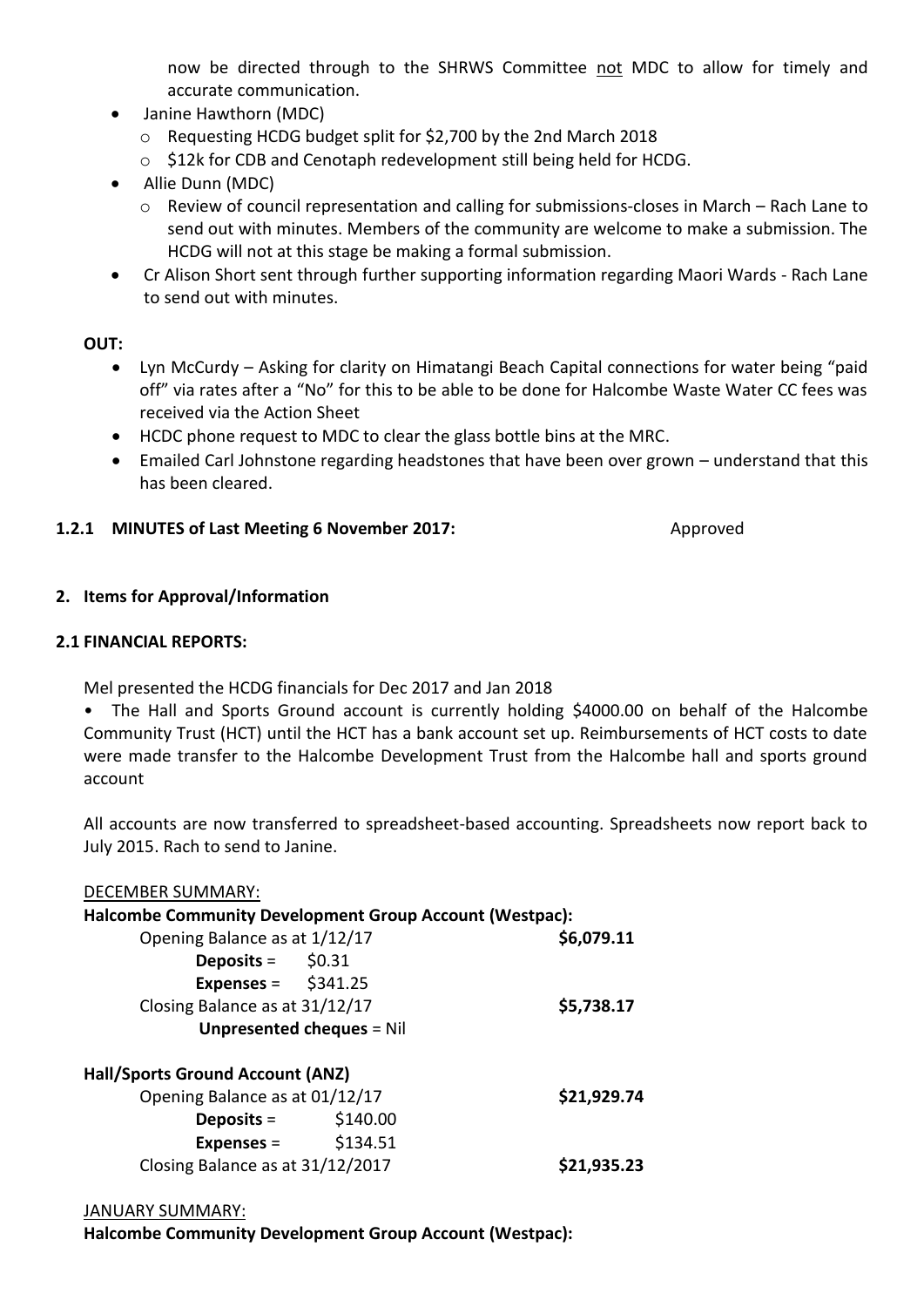| Opening Balance as at 01/01/18          | \$5,738.17  |
|-----------------------------------------|-------------|
| Deposits = \$NIL                        |             |
| Expenses = $$42.50$                     |             |
| Closing Balance as at 31/01/18          | \$5,695.67  |
| <b>Unpresented cheques = Nil</b>        |             |
| <b>Hall/Sports Ground Account (ANZ)</b> |             |
| Opening Balance as at 01/01/18          | \$21,935.23 |
| <b>SNIL</b><br>Deposits $=$             |             |

Closing Balance as at 31/01/2018 **\$21,935.23**

See attached financials for details.

#### **COUNCIL REPORT:**

• MDC submission to the Horizons LTP

**Expenses** = \$NIL

- o Transport between Feilding and Palmerston North
- o East-west traffic flows (New Plymouth to Napier)
- o Continuing increase in heavy traffic using the Halcombe Rd into Feilding and beyond
- Inviting Brent Holmes out to discuss Halcombe roading issues and to hear what is happening around roading in the Manawatu District
- Stanway-Halcombe Water Scheme
	- o Awaiting Ministry of Health direction regarding potential upgrades, council to continue looking at upgrade options, more to follow in the LTP
- Long Term Plan
	- o Council will release the LTP for public consultation shorlty, a number of workshops attended as Mayor and Councillors debate the draft long term plan
	- o Points to note for community heads up
	- o Waste water centralisation
	- o Changes to the rating system
	- o Storm water improvements including Halcombe and other rural villages
	- o Can't comment any further, as this document has not been formally approved for public presentation/feedback and submissions
- Whanau Day is for the 4th of March 2018, with a bigger (hoped) turn out of community organisations and groups

#### **3. Other Business**



## **3.1 Halcombe Community Committee planning**

Rachel presented the proposed 2018 work plan (following Community Plan discussions in late 2017). It included 4 main topics with 12 sub-projects.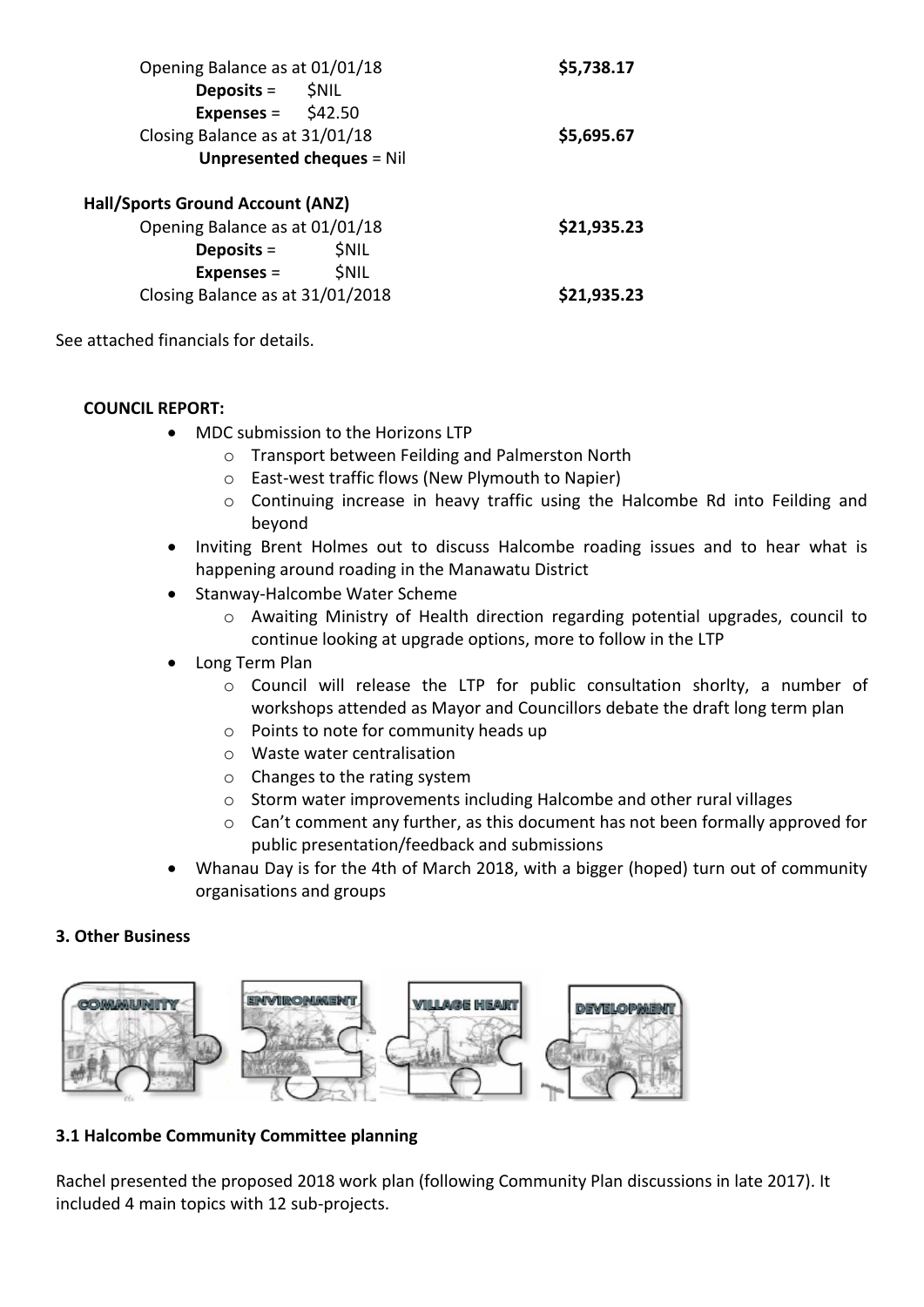- i. Walkway & Domain
- ii. Hall Kitchen
- iii. 'CBD'/Cenotaph and recreation area
- iv. ANZAC Day
- v. Sub projects (in no particular order)
	- 1. Rangitikei River Access
	- 2. Road safety (Mt Biggs/Stanway Road/Halcombe Road intersection, Kimber St Seal)
	- 3. Phone/cell phone coverage update
	- 4. Power capacity within village
	- 5. Water communication only as SHRWS Committee has this under control.
	- 6. Sewerage Connection fee clarification
	- 7. Recycling
	- 8. Community get togethers/yoga-type groups (Bootcamp)
	- 9. Halcombe Road entrance signs areas
	- 10. Support of Civil Defence / Neighbourhood Support / Police
	- 11. Christmas lights
	- 12. Engaging with other groups in the community

Rachel highlighted ambitions vs reality, not getting distracted and keeping focused on what we have started vs new things e.g. the walkway maintenance and continuing working bees around community members work/family demands.

Rachel suggested the removal of "community, environment' etc in our minutes and replacing with project based headings. The thinking behind this is to retain focus on the projects that really matter for HCDG – everyone agreed. From this there was general discussion from the group, providing feedback.

#### **3.2 FOCUS #1: Walkway & Domain**

- **Walkway**
- o Look at the plants that have survived (harsh soil conditions as the land used for the walkway is ex railway land) and focus on planting these.
- o Potentially investigate suitable exotics too.
- $\circ$  "Chuck it down" split the walkway into areas and focus on establishing one area at a time.
- $\circ$  Discussion was had around mixing-it-up for working bees evening ones, emailing those who have donated to the Leave-a-Legacy/Donate-a-Metre fundraisers to come and help out with the area around their "tree" or "metre".
- o Next walkway working bee 22nd March 2018 from 5pm, with a mail box drop to be done by HCDG members. Carpet (Mel) and trees (Rach, Barbara D, Maureen & Carl) to be organised.
- o Drainage to be done before winter (Richard).
- $\circ$  Some topsoil has been donated to Levin Street "triangle area" Thank you to Simpson Contracting.
- o Friends of the Walkway Have has a few people come forward. Vicki (via Rachel) to contact re: list of things that could be done.
- **Levin Street**
	- o Soil mound to be moved back
	- o Barrier fence constructed as per approval from the 2016/2017 annual plan
	- o History boards
	- o BBQ/picnic area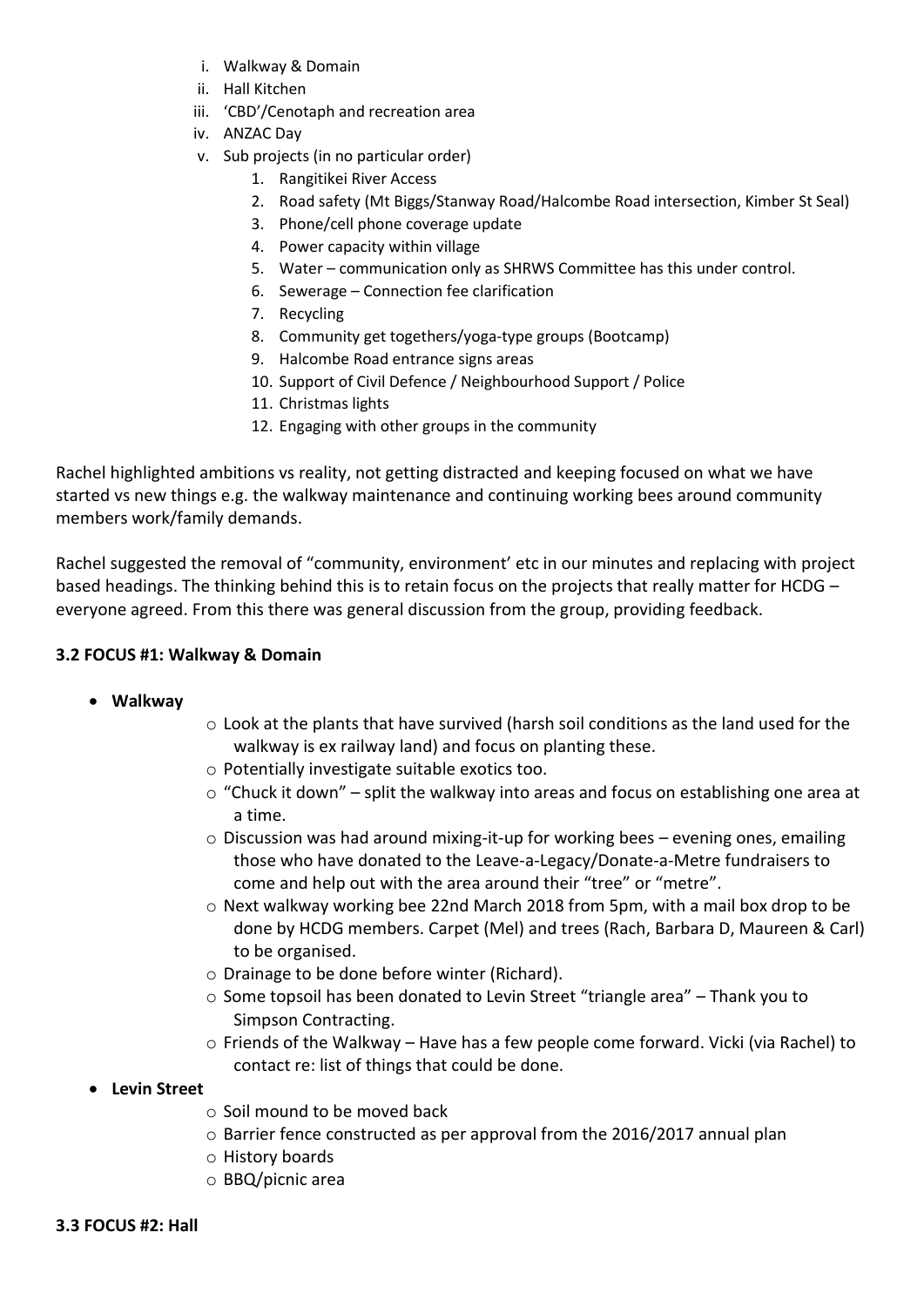## **Hall Kitchen**

- $\circ$  HCDG is awaiting both commercial and residential quotes for the hall from Wayne Winiata for the whole kitchen package.
- o Assistance for funding would be required from the Halcombe Community Trust especially for heating and appliances etc…

## **Other Hall matters**

- o HCDG will include in their LTP submission a request for roof replacement and painting of the exterior wall at the hall.
- o Hall sliding door requires attention (Rach to log job)

## **3.4 FOCUS #3: ANZAC Day**

There is yet to be a meeting this year for the next ANZAC day.

## **3.5 FOCUS #4: CBD/Cenotaph and recreation area**

- Rachel suggested that we revise our vision around this and look to simplify the design all agreed. A revised proposal of how the allocated money could be used needs to be done for MDC first though.
- Richard to sort out stones for around Halcombe signs when he gets a moment.

## **3.6 SUBPROJECTS:**

## **Cemetery Land**

- Gorse needs spraying Mel to get Muzz to organise.
- Darryl requested funds to purchase some new ewes. All agreed for this to be done. Money from the last lot of lambs sold to be used.

## **Community get-togethers**

- Auction night in partnership with the local Halcombe Fire Brigade
- Sport Manawatu-fitness boot camp

## **Entrance signs**

• Richard to organise rocks being placed around signs.

## **Road Safety**

- Intersection Stanway and Halcombe Rd, 'Truck crash corner' and Kimber Street Seal to be discussed with Brent Holmes when he visits.
- Trees over growing and encroaching on to the roads/streets causing visibility issues for drivers – Rachel to log jobs for Cassen Street and Hastings/Godley Streets.

## **Neighbourhood Watch/Civil Defence/Police**

- We have not have not heard back from Gary Stonely regarding street/rural road coordinators
- Development of information packs for new residents to Halcombe, this packs include general community information and when the HCDG meets.

## **Cell phone coverage**

- Proposed cell phone tower-site close to being finalised from a number of possible sites in the area.
- A fibre cable is being installed up Mt Biggs Rd to the Mountain Views subdivision. Rachel will contact InspireNet to discuss what needs to be done to extend the cables reach. There are also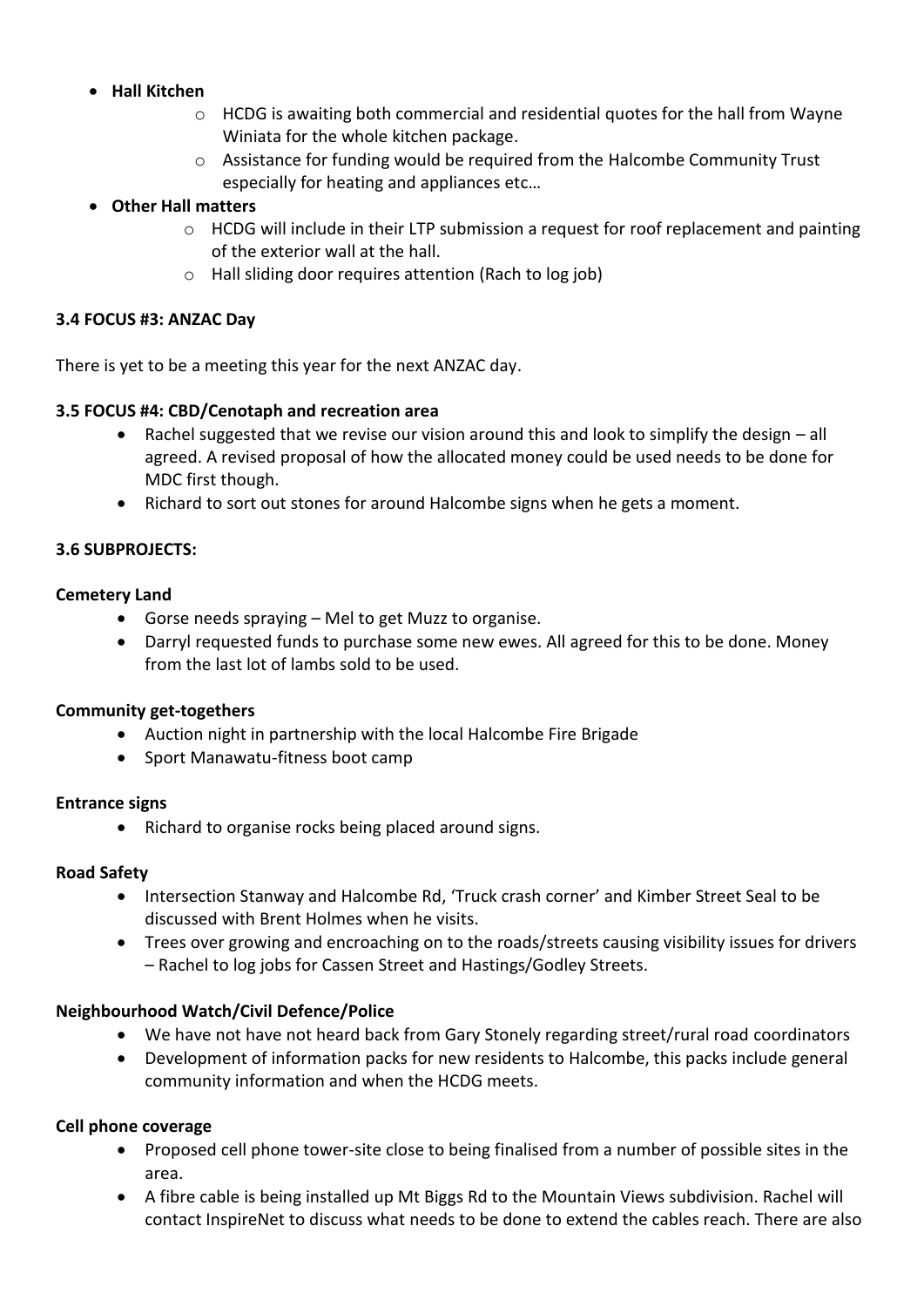local private companies offering wireless solutions for rural internet services (one on Mt Stewart/Halcombe Road).

## **Power capacity in village**

- Kimbolton village conducted a power review years ago as the promised levels of service where not being met by Powerco. This review enabled the village to receive an upgrade.
- Halcombe needs to conduct a similar audit. Are the current transformers actually meeting PowerCo's agreed level of service or does POwerCo actually need to upgrade them themselves? Is there an option to apply for funding to conduct an audit? There are people willing to build out at Halcombe but are put off by having to upgrade expensive power transformers.
- Are there off the grid options?

## **Christmas lights**

 Although this is on hold until the HCT is functioning, it is also dependant on the power situation. The HCDG investing in and putting up Christmas lights and/or lights on the cenotaph has the very real potential of causing a power outage in the village. Solar power could be a better option.

## **Rangitikei River access**

- Cars still getting stuck or parking on the track access.
- Signs to be developed explaining that the track to the river off Makino Rd is not a carpark Alex to devise what signs are required.

## **Sewerage**

 Still awaiting response from MDC on whether capital connection fees for connection to Halcombe sewerage scheme could be added to rates and paid back over x number of years? The answer given in response to the action sheet question contradicts what was able to be done in Himatangi. Cr Casey has forwarded this to Shayne Harris.

## **Stormwater**

 The plan for Halcombe stormwater is apparently going to be included in the draft long term plan.

## **3.7 Budget allocation for 2018/2019 (\$2700)**

- Annual allocations need to be done for the \$2700.00 that MDC gives to the HCDG
- We don't need to purchase more spray.
- After consideration and discussion the following was agreed on:

| <b>ANZAC Day</b>                    | \$1000.00 |
|-------------------------------------|-----------|
| Signage                             | \$800.00  |
| Walkway maintenance and development | \$900.00  |

## **4.0 General Business:**

- Bylaw compliance issues
	- $\circ$  Discussed relocated houses that are still unfinished years after placement and the impact to the values of other nearby properties.
	- o House buses appearing.
- MDC community Development Strategy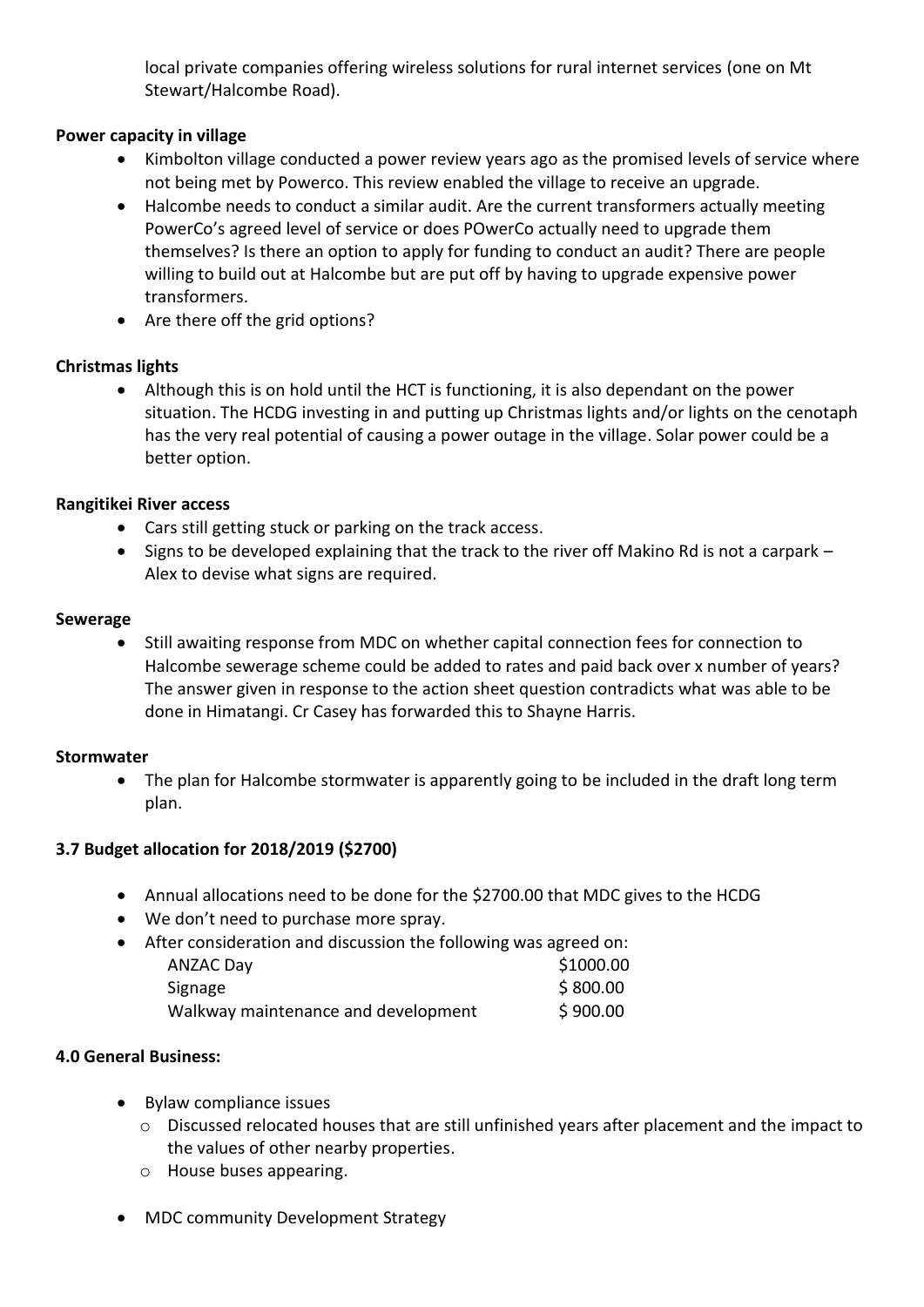- o Janine Hawthorn has been reassigned to help develop MDC community strategy.
- o Liaison Councillor will pick up the work load pertaining their community committee.
- Reminder to walkway users to pick up their dogs business (poo!) and to dispose of the waste in the bins provided.
- My Plumbing Feilding via Richard Bain is calling for helpers to assist in the annual stocktake, My Plumbing will make a donation to HCDG.
- The committee approved a permanent hall security system for users of the hall who are storing items over night or for long periods. Approved the following:
	- o \$600 for the control panel to control the sensors already installed in the hall
- Road markings on corner Mt Biggs Road and Halcombe Road have disappeared due to the hot weather and increased traffic flow. Rachel to ring MDC and log a job.
- Card to be sent to Yvonne (Jeannette to do).

Meeting closed 2108 hrs.

**NEXT MEETING:** Monday 5th March 7pm @ Halcombe Tavern.

| <b>MDC Action point</b>                                                                                                                                                                                                                                                             | <b>Transaction</b> | <b>MDC</b>                                                 | <b>Minutes</b> | <b>Status</b>                                                                                              |
|-------------------------------------------------------------------------------------------------------------------------------------------------------------------------------------------------------------------------------------------------------------------------------------|--------------------|------------------------------------------------------------|----------------|------------------------------------------------------------------------------------------------------------|
|                                                                                                                                                                                                                                                                                     | #                  | department                                                 | date           |                                                                                                            |
|                                                                                                                                                                                                                                                                                     |                    |                                                            |                |                                                                                                            |
| <b>New fence by MRC</b><br>1. Why was the HCDGs request for<br>communication on this ignored?<br>2. Can this fence have a mural<br>painted on it by Halcombe<br>School?                                                                                                             |                    | Infrastructure                                             | Feb 2018       | A response to #1 has<br>been received<br>between the Feb<br>meeting and these<br>minutes being<br>printed. |
| Levin Street Drain barrier fence - MDC<br>agreed in the Draft Annual Plan<br>2016/2017 to "have a barrier fence<br>erected around the open drain on Levin<br>Street". See File Ref: 2/0266 -<br>Submission No. 35<br>Please can we have a date of when this<br>is going to be done? |                    | Parks/Roading                                              | Feb 2018       |                                                                                                            |
| Hall sliding door closest to bar - This<br>door is unable to open properly and is<br>scraping/marking the floor                                                                                                                                                                     | Job logged         | Property                                                   | Feb 2018       |                                                                                                            |
| Trees overhanging the road - Cassen<br>Street, Hastings and Godley Street, Mt<br>Biggs Road.                                                                                                                                                                                        |                    | Roading - email<br>has been sent to<br><b>Brent Holmes</b> | Feb 2018       | A response has been<br>received between the<br>Feb meeting and<br>these minutes being<br>printed.          |
| Road marking needs repainting - Mt<br><b>Biggs Road / Halcombe Road</b><br>intersection                                                                                                                                                                                             | #44704             |                                                            | Feb 2018       |                                                                                                            |
| By law compliance issues                                                                                                                                                                                                                                                            |                    | Compliance -<br>email has been<br>sent to Chris            | Feb 2018       | A response has been<br>received between the<br>Feb meeting and                                             |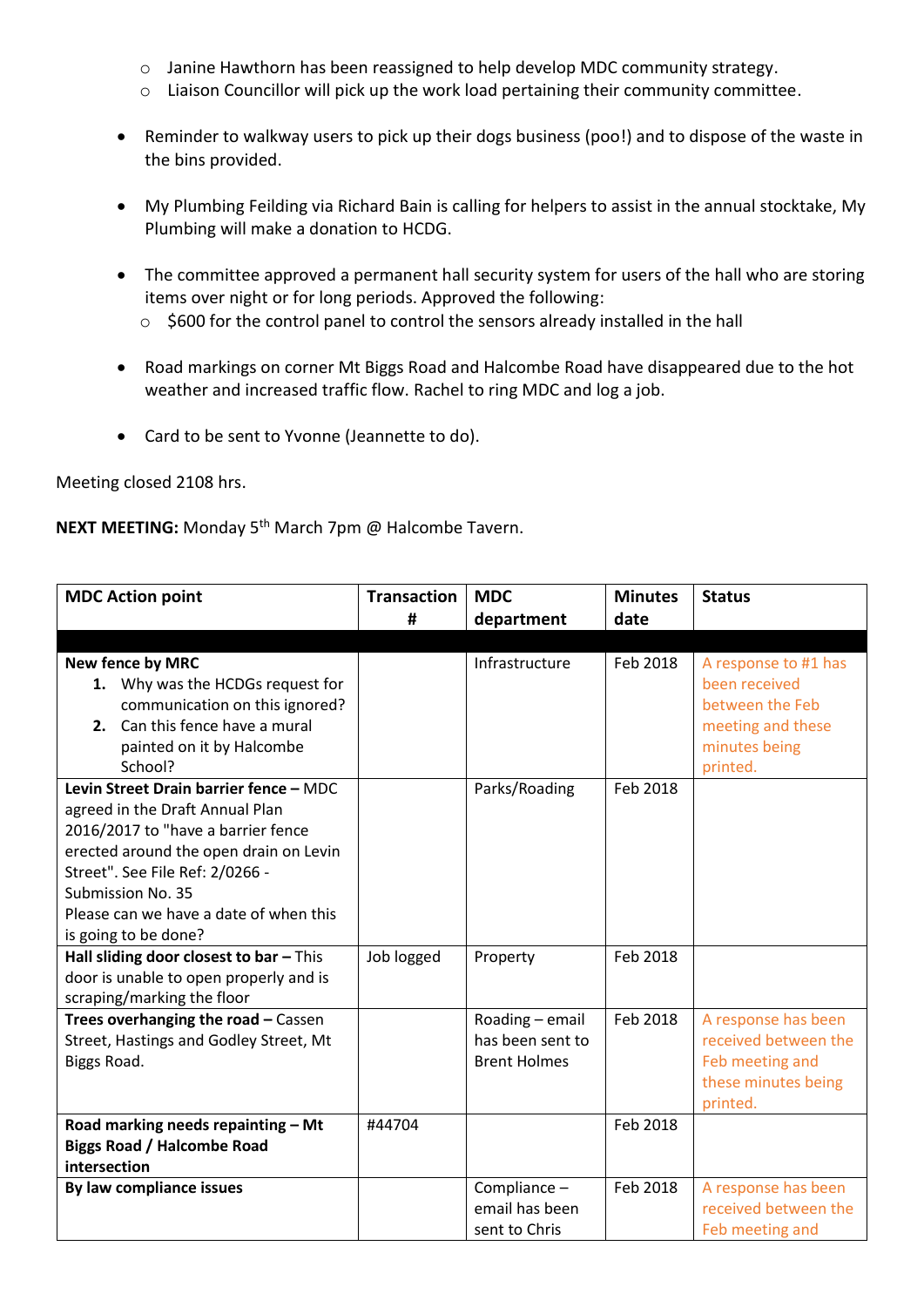|                                            | McRae            |           | these minutes being                   |
|--------------------------------------------|------------------|-----------|---------------------------------------|
|                                            |                  |           | printed.                              |
| Fire Place in the Halcombe Hall:           | Property / Hall  | June 2016 | <b>Have organised Trevor</b>          |
| Awaiting response from MDC. Is it safe /   |                  | (emailed  | Hendra from Trev's                    |
| can it be used?                            |                  | rather    | Plumbing to look into                 |
|                                            |                  | than in   | this early in the New                 |
|                                            |                  | minutes)  | Year                                  |
| <b>Payment Option - Capital Connection</b> | Infrastructure / | Aug 2017  | Capital connection                    |
| Fees: Awaiting response from MDC on        | Planning         |           | fees to the Halcombe                  |
| whether capital connection fees for the    |                  |           | <b>Sewerage Scheme</b>                |
| likes of connection to Halcombe            |                  |           | cannot be added to                    |
| sewerage scheme could be added to          |                  |           | the rates and paid                    |
| rates and paid back over x number of       |                  |           | back over x number of                 |
| years?                                     |                  |           | years.                                |
|                                            |                  |           | Feb 2018 - The HCDG                   |
|                                            |                  |           | disputes this and                     |
|                                            |                  |           | looks forward to                      |
|                                            |                  |           | receiving an updated                  |
|                                            |                  |           | answer from Shayne                    |
|                                            |                  |           | Harris.                               |
| Water:                                     | Infrastructure / | Oct 2017  | 1) No, MDC did not                    |
| 1. Did MDC, together with other            | Water            |           | challenge the                         |
| <b>District Councils with similar</b>      |                  |           | definitions within the                |
| rural/trickle feed schemes,                |                  |           | Act.                                  |
| ever challenge the definitions             |                  |           |                                       |
| within the Act?                            |                  |           | 2) MDC has an agreed                  |
| Why is MDC seeming to be<br>2.             |                  |           | works programme                       |
| ignoring the "COST                         |                  |           | prepared by the                       |
| EFFECTIVE" part of the Act? If             |                  |           | <b>SHRWS Committee</b>                |
| a rule is in place but it doesn't          |                  |           | which we both                         |
|                                            |                  |           | believe is cost                       |
| give consideration the type of             |                  |           | effective.                            |
| the scheme we have nor take                |                  |           |                                       |
| into consideration common                  |                  |           | 3) Not sure whom in<br>"MDC" they are |
| sense and cost effectiveness,              |                  |           | referring to. I have                  |
| why can't we proactively go                |                  |           | advised the SHRWS                     |
| to Central Government with a               |                  |           | Cmmt that we expect                   |
| "Water Safety Plan" that                   |                  |           | the DWSNZ will be                     |
| works better for us?                       |                  |           | amended post                          |
| MDC is saying some part of<br>3.           |                  |           | <b>Havelock North, MDC</b>            |
| the Act has been amended                   |                  |           | as with all Councils'                 |
| since the August 2016                      |                  |           | have received a                       |
| Havelock North incident.                   |                  |           | directive from the                    |
| Please can they clarify as it is           |                  |           | Ministry in Dec 2017                  |
| our understanding (and that                |                  |           | (copy of directive was                |
| of Peter Wood) that NO PART                |                  |           | provided).                            |
| OF THE ACT HAS BEEN                        |                  |           |                                       |
| <b>AMMAENDED SINCE</b>                     |                  |           | <b>HCDG RESPONSE:</b>                 |
|                                            |                  |           | Note that due to                      |
| <b>HAVELOCK NORTH?</b>                     |                  |           | the time it took for                  |
|                                            |                  |           | a response to come                    |
|                                            |                  |           |                                       |
|                                            |                  |           | back from MDC, the                    |
|                                            |                  |           | <b>HCDG</b> already had               |
|                                            |                  |           | the answers to its                    |
|                                            |                  |           | questions. Our qns                    |